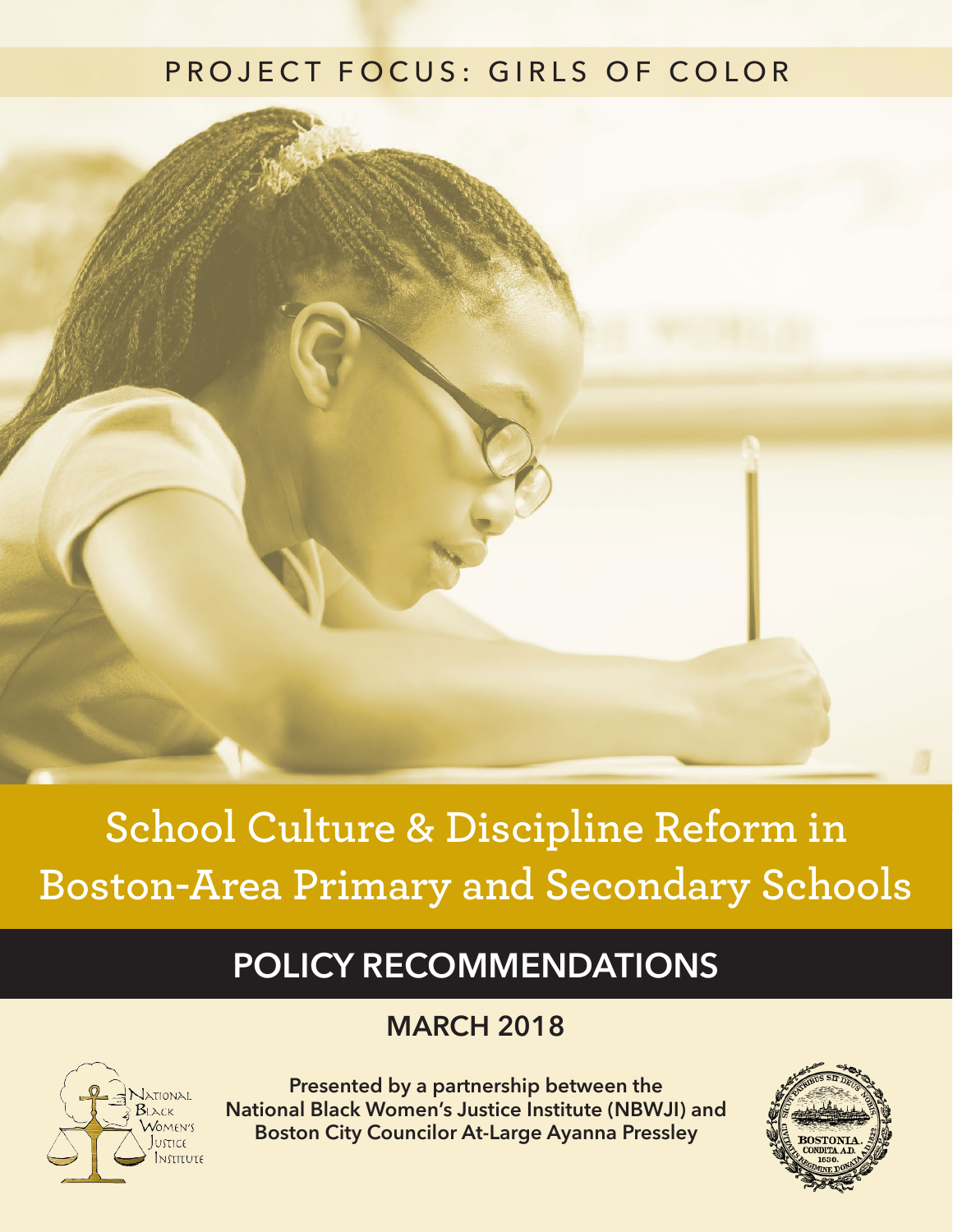### **Introduction**

Girls of color, particularly those who identify as Black/African American/African Diaspora, Hispanic/Latinx, and Indigenous, disproportionately experience exclusionary school discipline, including, but not limited to, suspension, expulsion, referrals to law enforcement and arrest.<sup>12</sup> Across the nation and in Boston, girls of color have described experiencing discipline in response to their expressions, presentation, and/or identity, instead of in response to an actual threat to school safety. Exclusionary discipline is linked to loss of instruction time, poor student performance, and the exacerbation of trauma, which can pave a pathway to contact with the juvenile court and criminal legal system. Research-based best practices in education suggest that alternatives to exclusionary discipline and harsh responses to negative student behavior are more effective in building relationships that develop and sustain safety on campus.

The National Black Women's Justice Institute (NBWJI) and Boston City Councilor At-Large Ayanna Pressley partnered in a participatory project that centered the experiences of girls of color in the co-construction of strategies to produce safe learning conditions for girls of color. This initiative, *Project Focus: Girls of Color*, engaged girls of color as policy stakeholders in the development of a school culture that is responsive to their needs. For this project, NBWJI led focus groups with over 100 girls of color attending Boston-area primary and secondary schools, as well as parents/ guardians and school personnel. Subsequent to the focus groups, Councilor At-Large Pressley held two listening-only public hearings.<sup>3</sup> The first hearing provided space for the girls to provide public testimony regarding their experiences and needs in school, and to offer solutions for how schools could address them. The second hearing provided a platform for school leaders to provide public testimony regarding policies and practices that aim to improve student outcomes by reducing disparities among the use of punitive school discipline practices. Both hearings were held with the intention of uplifting community perspectives regarding the creation of safe and supportive learning environments for girls of color and their broader school communities.

The following recommendations are a summary of evidence-based practices and innovative solutions from participants in this project. These recommendations, while intended for Boston-area primary and secondary schools—inclusive of Boston Public Schools (BPS), charters, private, and religious institutions—can be considered and applied in school models nationwide.

<sup>1</sup> Inniss-Thompson, M.N. (2017). Summary of Discipline Data for Girls in U.S. Public Schools: An analysis from the 2013-14 U.S Department of Education Office for Civil Rights Data Collection. National Black Women's Justice Institute. Found here: https://docs.wixstatic.com/ugd/0c71ee\_56ca58a75f8840908dca5decbf6701f6.pdf

<sup>2</sup> Latinx is the gender-neutral alternative to Latino, Latina and even Latin@. The use of the term African Diaspora is used to describe individuals of African dissent that have been moved, migrated, or scattering away from an established or ancestral homeland, especially referring to the involuntarily dispersal of Africans during trans-Atlantic slave trade

<sup>3</sup> Throughout the report, Boston-area schools refers to primary and secondary Boston Public Schools (BPS), charter schools, private schools, and religious based educational institutions.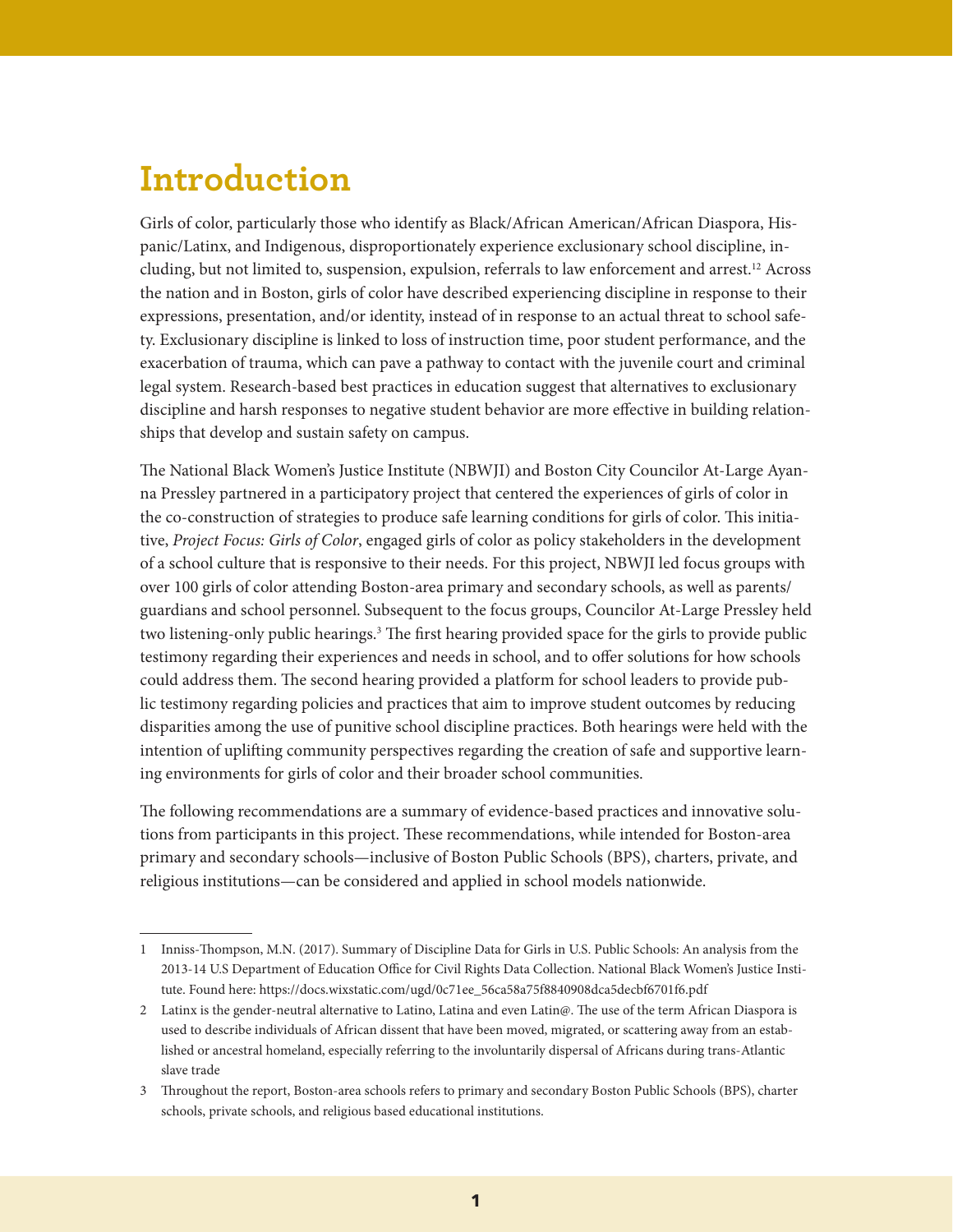- 1. Develop a robust continuum of alternatives to exclusionary discipline and eliminate the use of suspension and expulsions for pre-K and grades K-2.
- 2. Exclusionary discipline, such as suspension and expulsion, should **only** be considered once an array of alternative, non-exclusionary discipline practices have been exhausted and resulted in no progress.
- 3. Co-construct dress code policies with students, particularly girls of color, and implement enforcement modalities that are anchored in principles of dignity and respect.
- 4. Create responses to dress code violations that do not negatively impact student instruction time.
- 5. Review and develop codes of conduct and other related school mandates to include equity policies with a robust articulation of gender and sex equity and student-focused responses to sexual harassment and assault.
- 6. Diversify teaching, administrative, and school leadership staff, and invest in additional school counselors and therapists on campus.
- 7. Create and conduct an annual review of school policing agreements and policies to ensure all agreements

between the school and school-based law enforcement reflect the current needs of the student body and faculty. All agreements need to specify the roles and responsibilities of school police and include a requirement of training specific to children and adolescent mental health and cognitive development.

- 8. Create a parent council that consistently aims to engage all parents/ guardians across the spectrum of gender, ability, sex, sexual orientation, gender identity or expression, race, ethnicity, age, language, religion, legal involvement, citizenship, and immigration status.
- 9. Provide educators, school leadership, administrative staff, and school-based law enforcement with training and relevant documentation to understand and recognize signs of behavior that may potentially be connected to a diagnosed or undiagnosed disability. Students that have been diagnosed with a physical or mental disability should be afforded the same alternatives to exclusionary discipline as other students in the school.
- 10. Employ trauma-informed and healingresponsive strategies to improve school safety and wellbeing.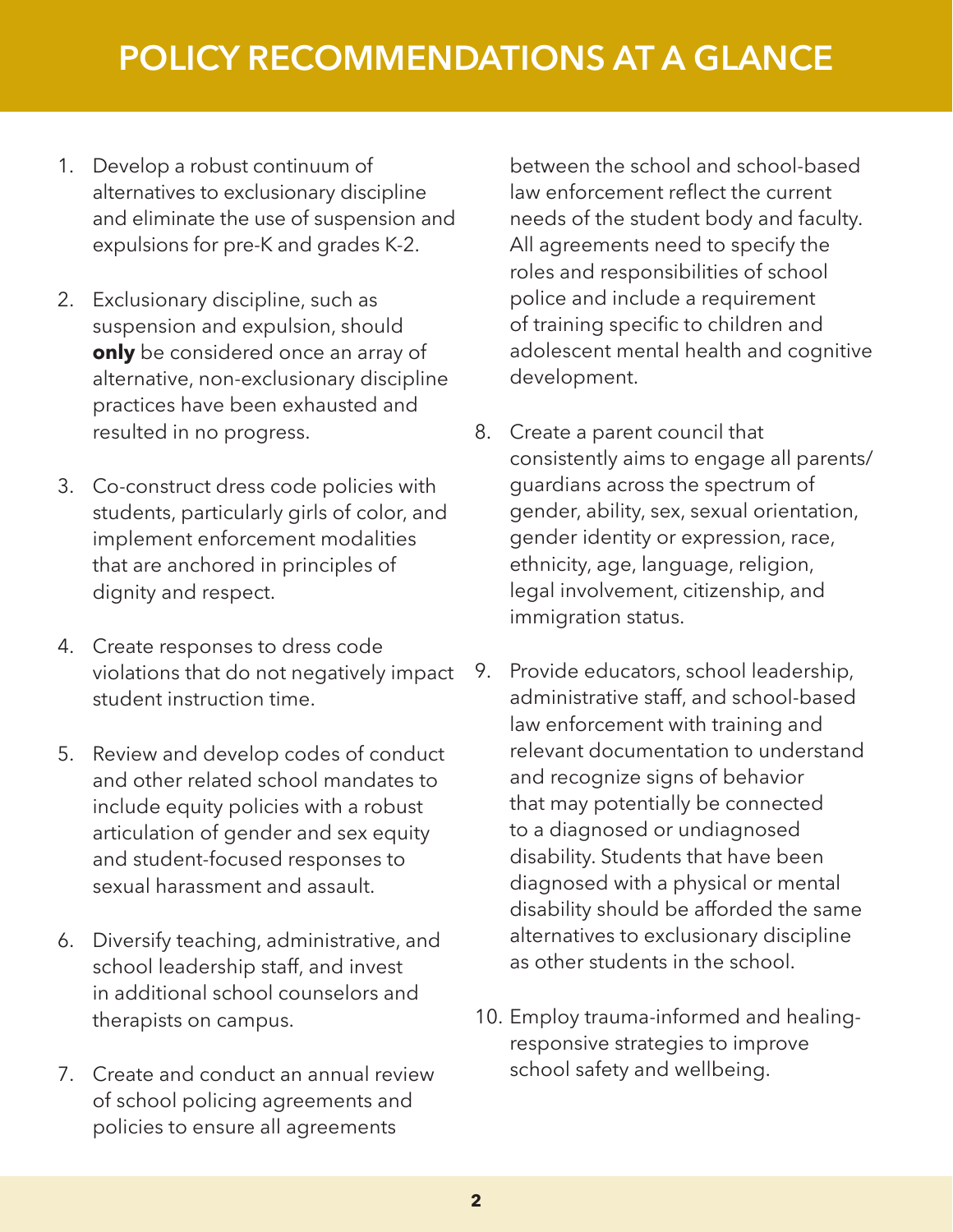#### **PROJECT FOCUS: GIRLS OF COLOR**

# **Policy Recommendations and Practice Guide: Boston-Area Primary and Secondary Schools**

Policies are only as good as their implementation and evaluation. To this end, NBWJI and Boston City Councilor At-Large Ayanna Pressley have created guiding principles of implementation for each policy recommendation. These implementation and guiding principle recommendations are specifically geared toward briefly understanding the "why" behind the policy, as well as practical implementation practices that, if used, will help increase the capacity for schools to address the ongoing needs of girls of color and reduce the use of exclusionary discipline in school.

#### **1. POLICY RECOMMENDATION: Develop a robust continuum of alternatives to exclusionary discipline and eliminate the use of suspension and expulsion for pre-K and grades K-2.**

Students, particularly girls of color, who are exposed to this level of exclusionary discipline early on have an increased risk of negative school performance and future contact with the juvenile court. Discipline alternatives should shift away from unnecessarily harsh and punitive responses and instead educate and work to reconcile harm while repairing their relationships within the school community.

#### *Practice Recommendations:*

1. Co-construct classroom discipline decision-making tools with students, parents, teachers, and school administrators. The purpose of the tool is to provide a quick and accessible reference guide consisting of a continuum of discipline alternatives for negative student behaviors that range from less intrusive to more severe sanctions for a specific range of misbehaviors. The goal of classroom discipline should be for students to be accountable for their actions, to understand why the choices they may have made were problematic, and to have the information to make different choices in the future. Suspensions do not necessarily accomplish this goal.

As an example, the Baltimore Public School System created a "Levels of Intervention and Disciplinary Response"4 guide to help teachers in the classroom choose the most effective response to negative student behavior. This guide is part of a broader system of restorative approaches used in Baltimore Public Schools that

<sup>4</sup> Data generated from the Maryland State Department of Education and cited in the Baltimore Sun (2017), Baltimore school suspensions fell last year. Found here: http://www.baltimorecityschools.org/cms/lib/MD01001351/Centricity/ Domain/8832/BCPS.code%20of%20conduct\_16-17.pdf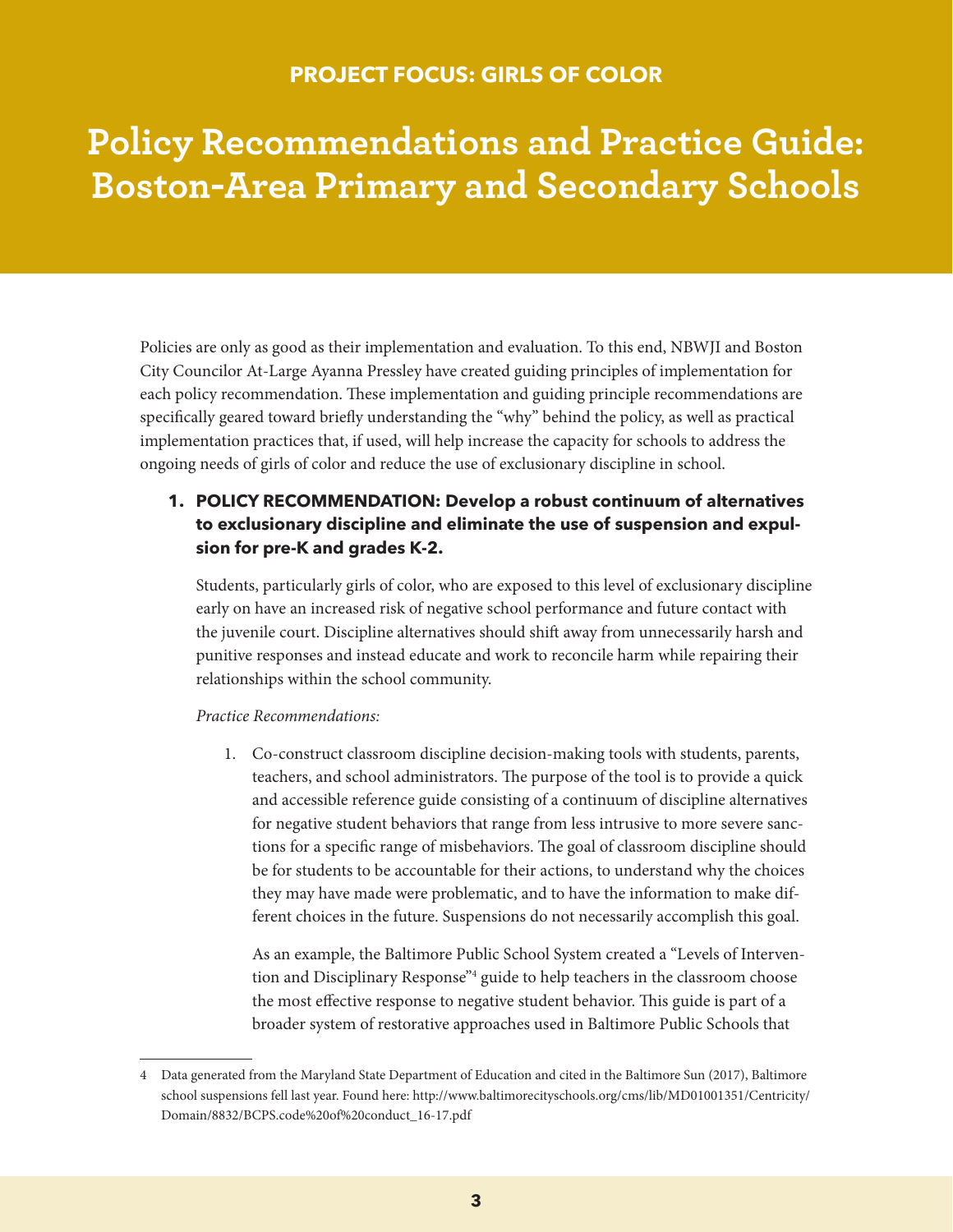have produced positive outcomes for students (e.g., a reduction in suspensions and expulsions in 2016-17 of nearly 20 percent).<sup>5</sup>

- 2. Evidence-based practices that include restorative approaches, mindfulness, yoga, and other culturally competent, gender-responsive, and healing-informed practices have been associated with a decrease in the use of exclusionary discipline. Implement the use of these forms of discipline when responding to negative student behavior.
- 3. Provide training and/or access to information that emphasizes an empathic response to student misbehavior. Empathic discipline works to build trusting relationships with students by prioritizing, valuing, and understanding each student's individual experiences.<sup>6</sup>
- 4. Provide students, parents/guardians, and teachers access to the code of conduct<sup>7</sup> prior to the first day of school. Students and parents should specifically be provided, or have access to, the section of the code of conduct that indicates their rights and responsibilities as students and parents. Schools should consider providing students access to and facilitating a discussion about the *Boston Students Rights* phone app created by the Youth on Board and Boston Student Advisory Council.8

As an example:

- a. BPS students should be aware that "you (students) have the right to participate in decision-making at your school—your School Site Council, must contain two students elected by their peers. School Site Councils make decisions on staffing, budgeting and school rules."
- b. In BPS, the district's School Site Council helps guide the decision-making process of the BPS code of conduct. In many charter networks and religious-based intuitions, a volunteer governing body also assists with the construction of codes of conduct and other school-based policies. Similar processes should be replicated on an individual school site basis. Each school's guiding principles and codes of conduct should be co-constructed with parents/guardians and students at the school to ensure all voices and perspectives are represented.

<sup>5</sup> NBWJI and Boston City Councilor At-Large Ayanna Pressley do not specifically endorse the examples used throughout this document, nor do they indicate statistically significant outcomes (if any) based on the example used. They, however, use each example as a potential alternative that has worked in the community referenced.

<sup>6</sup> Okonofua, J., Paunesku, D., & Walton, G. (2016). Brief intervention to encourage empathic discipline cuts suspension rates in half among adolescents. *Proceedings of the Nationaal Academy of Sciences, 113* (19), 5221-5226. doi: 10.1073/pnas.1523698113

<sup>7</sup> Codes of Conduct throughout this document refer to the guiding policies and mandates that govern the school body.

<sup>8</sup> Boston Students Rights phone app located and downloadable here http://www.bostonstudentrights.org/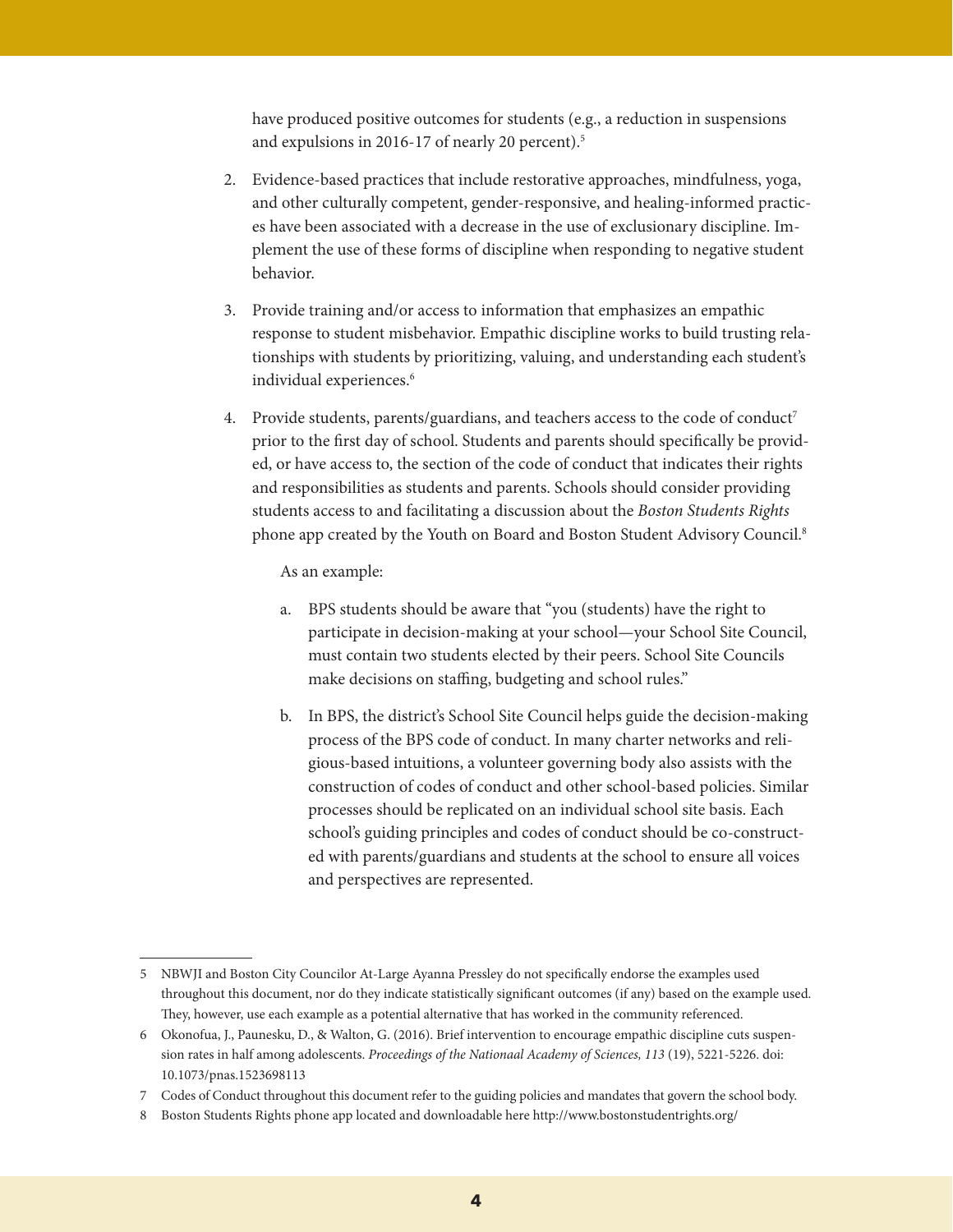**2. POLICY RECOMMENDATION: Exclusionary discipline, such as suspension and expulsion, should only be considered once an array of alternative, non-exclusionary discipline practices have been exhausted and resulted in no progress.**

School codes of conduct should specifically address the appropriate uses of exclusionary discipline and clarify the language so it **requires** educators and school administrators to exhaust all applicable, non-punitive, alternative disciplinary practices. The language distinction necessitates the documentation of attempted measures, and also guides the development of alternative measures to be used in lieu of suspension (including supervised suspension/in-school suspension) or expulsion.

To address a similar language clarification need, the state of California recently updated the *California Compilation of School Discipline Laws and Regulations, section EDC 48900.5,*  to state, "Suspension, including supervised suspension…shall be imposed only when other means of correction fail to bring about proper conduct." This regulation is part of California's robust push for statewide school discipline reform, which includes the 2014 law that mandates the elimination of "willful defiance" or disruption of school activities as a reason to expel students. The California school discipline reforms have begun to show impact; during the 2016-17 school year, 3.6 percent of California's student population were suspended, which is a decrease from 3.7 percent in 2014, and a significant decrease from 5.7 percent in 2011-12.

- 1. As an example, in section 6 of the BPS *Code of Conduct*, parameters are provided on the use of exclusionary discipline. It states, "Where possible, safe, supportive and non-exclusionary remedies and processes…shall be attempted prior to removal from class." Similar language is also stated in the *BPS Students Rights and Responsibilities.* While the current BPS language addresses the need to use non-punitive disciplinary measures, it does not state the requirement to first use all applicable alternatives and non-exclusionary discipline practices to address negative student behavior. This language should be modified.
- 2. All schools should require teachers to keep a running log of the discipline strategies used in the classroom with students. This log may be used to:
	- Assist the teacher in knowing which strategies render success for certain students and which do not;
	- Facilitate shared understanding between the student and parent/guardian regarding the history of interventions used by a teacher prior to the escalated classroom removal; and
	- Provide the parent/guardian of the child, as well as the school administrator, with this shared documentation.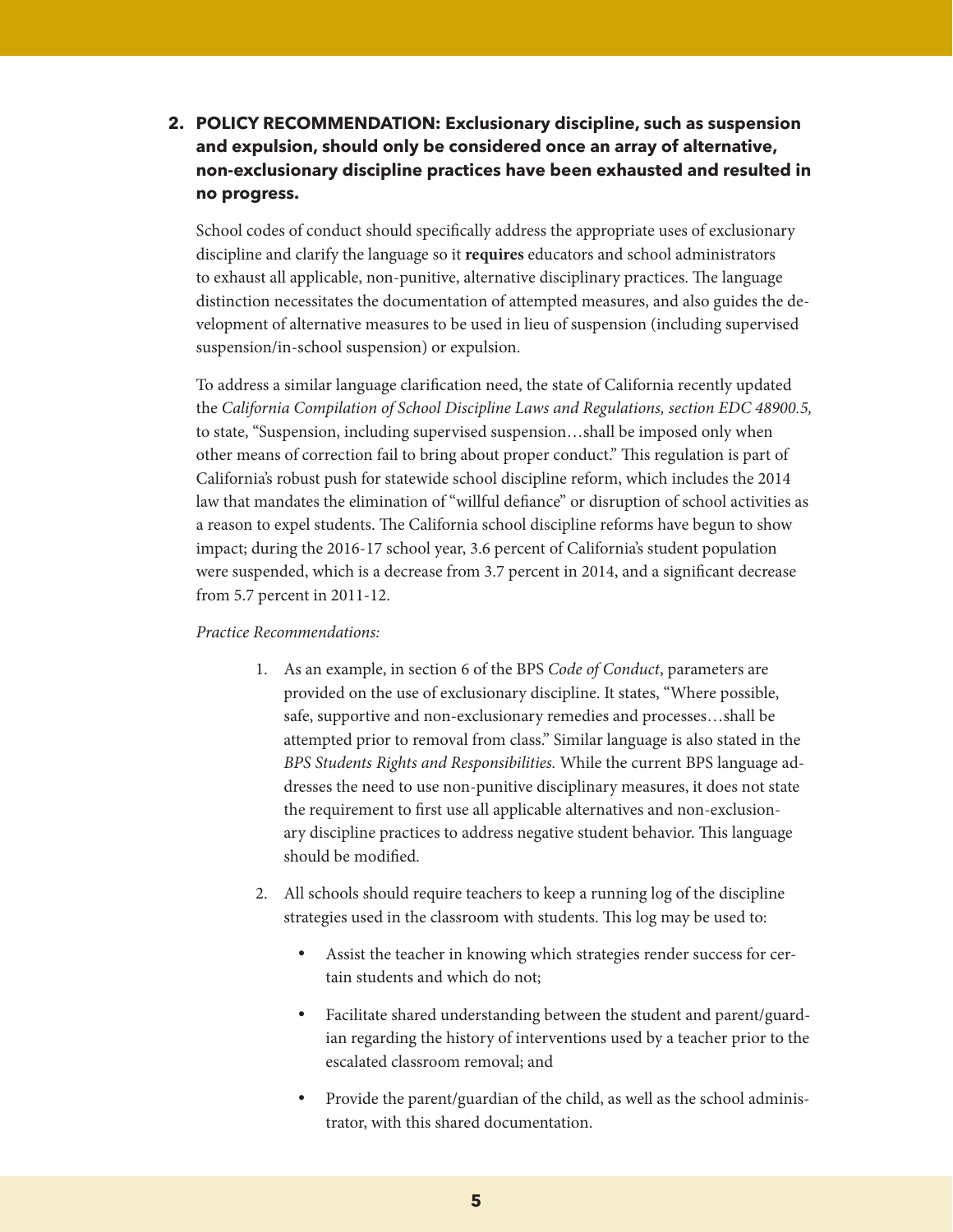- 3. Refer to policy recommendation one when co-constructing a tool to help teachers in the classroom choose the most effective response to a negative student's behavior. This tool will be a resource for teachers to know of and use alternative discipline measures while in the classroom.
- 4. Teachers should have quick and easy access to the various safe, supportive, and non-exclusionary interventions offered at their school. This document should have a list of potential interventions and guidelines for how to implement potential interventions, and if necessary, a contact sheet for referrals (e.g., restorative justice facilitator, trauma therapist, clinician, etc.)
- 5. If a school violation has escalated to the level of suspension or other means of exclusion from school, when the student returns to school, s/he should be provided resources and supports to aid in the smooth transition back into school and assist them with making more appropriate behavioral choices in the future. As an example, the PROMISE<sup>9</sup> program instituted in Broward County Public Schools in Fort Lauderdale, Florida, provides a comprehensive set of supports and mentorship for students when they return to school. The purpose of the program is to reduce suspension and recidivism, and to safeguard students from further escalation into the youth justice systems.

#### **3. POLICY RECOMMENDATION: Co-construct dress code policies with students, particularly girls of color, and implement enforcement modalities that are anchored in principles of dignity and respect.**

Student dress codes, at a minimum, should refrain from prohibiting or punishing students unfairly based on race, age, ethnicity, expression of faith, sexual orientation, body type/size, and/or gender identity and expression. Student dress codes should not punish hairstyles that unfairly impact or target girls of color. Codes that are co-constructed with students and that are designed to uplift human dignity rather than those created out of social and societal standards are more successful in the creation of environments where students are encouraged to attend school and excel.

#### *Practice Recommendations:*

1. Develop and review school dress code policies on a consistent basis, in partnership with a cross-section of students and parents. Each review process should evaluate the purpose of the dress code and address specific policies within; include a conversation on the relevance of specific policies to the current student body; look at disparities in implementation; and consider whether any piece of the policy impacts specific groups of students unfairly and/or disproportionally.

<sup>9</sup> The PROMISE program is listed in the Broward County, *The Code Book for Student Conduct* found here: https://www.browardschools.com/SiteMedia/Docs/Info/CodeBook/1718-Codebook.pdf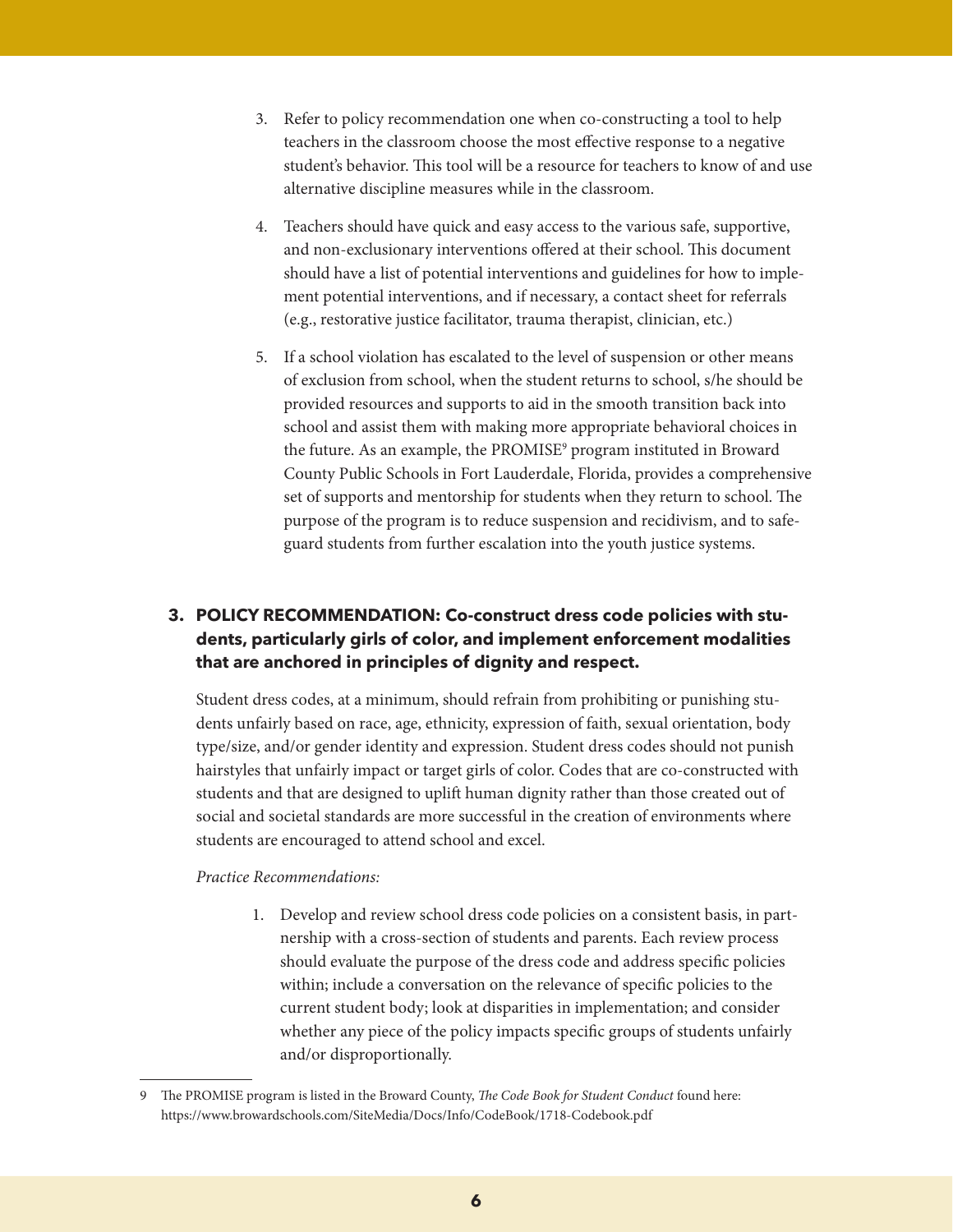- 2. Do not penalize, marginalize, or punish girls for wearing their natural hair in styles, coverings, and cultural expressions historically worn by people of color, such as Afros, dreadlocks, twists, braids, headwraps (e.g., dukus, hijabs, scarves, etc.), and extensions.
- 3. Equally enforce dress code policies across the student body. The dress code philosophy used by the Evanston Township High School<sup>10</sup> provides a good example of potential language, as well as guidelines for enforcement. The dress code philosophy reads, "School staff shall enforce the dress code consistently and in a manner that does not reinforce or increase marginalization or oppression of any group…"

#### **4. POLICY RECOMMENDATION: Create responses to dress code violations that do not negatively impact student instruction time.**

Loss of instruction time is directly correlated with negative learning and other student outcomes. The enforcement of school dress code policies should not require or suggest that students leave the school campus in order to comply with the policy and participate in learning activities. Schools that do provide attire for students when they violate the dress code policy should allow students to choose clothing that aligns with their gender expression/identity, and clothing that will not elicit ridicule or bullying by other students.

- 1. Schools should not have dress code enforcement policies that force students to leave campus to comply. This type of enforcement practice does not prioritize the student's education above their outward appearance. Schools should have clothing at the school that will allow students to borrow more appropriate attire that brings them into compliance with the dress code standard while remaining on campus.
- 2. In lieu of disciplinary enforcement, schools should consider allowing students to first self-correct when there is a violation of school dress code policies. Self-correction may consist of wearing a classmate's clothing, putting on a jacket, or finding their own clothing alternative while on campus.
- **5. POLICY RECOMMENDATION: Review and develop codes of conduct and other related school mandates to include equity policies with a robust articulation of gender and sex equity and student-focused responses to sexual harassment and assault.**

<sup>10</sup> Evanston Township student dress code is located in the Evanston Township High school 2017-18 Student and Family Handbook located here: https://www.eths.k12.il.us/site/Default.aspx?PageID=1381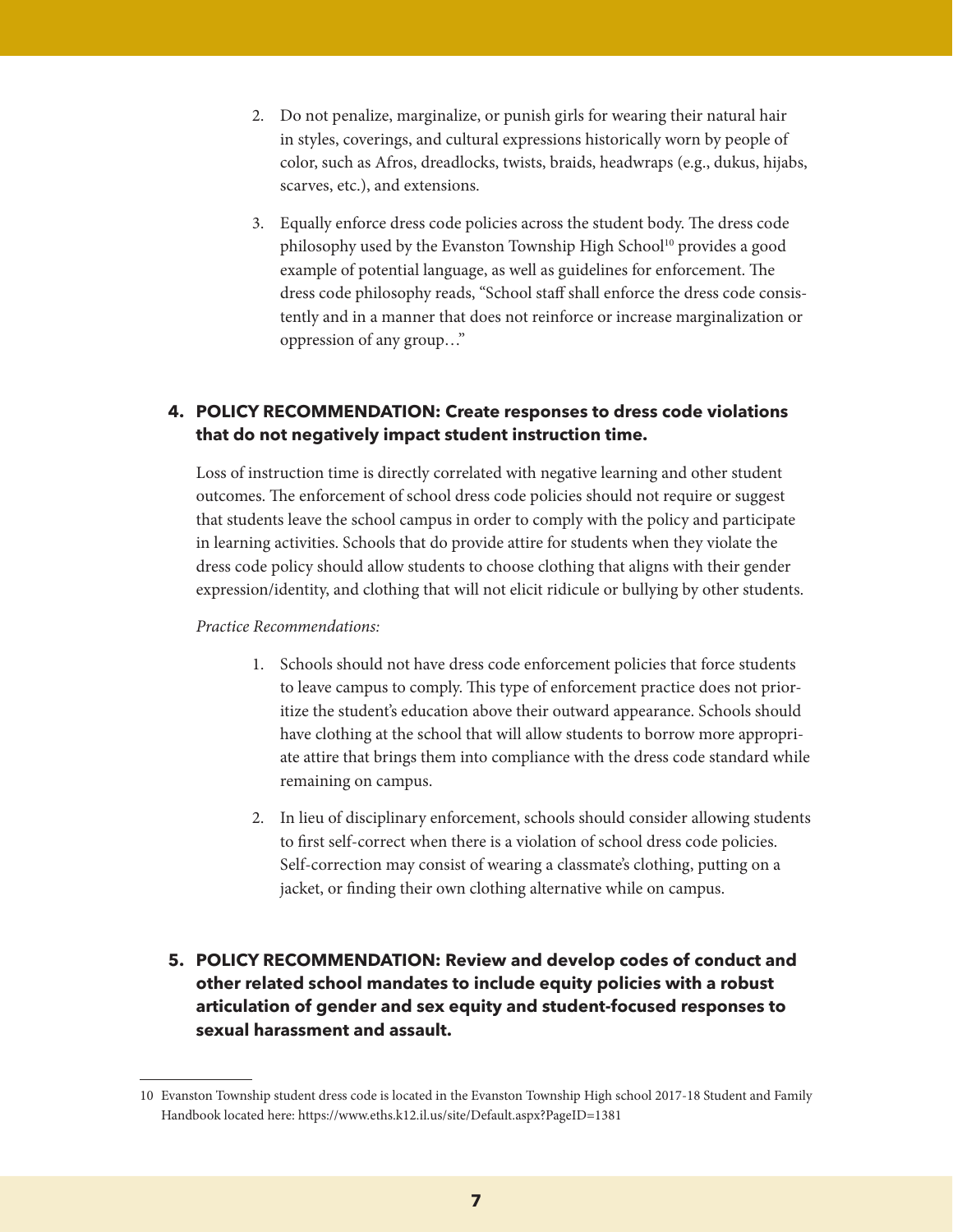All schools should have open and frequent discussion of the various forms of sexual assault and harassment and make it a priority to discuss healthy intimate partner relationships across the spectra of gender and sexuality.

#### *Practice Recommendations:*

- 1. Advocacy groups across the nation, like Alliance for Girls in Oakland, California, have developed a student-driven policy platform to stop sexual harassment. These policies include prioritizing the survivor's emotional and psychological health, ensuring that survivor voices are included in the resolution of the complaint, and considering restorative approaches in the repair of harm. Boston–area schools should consider partnering with organizations that are experts in the field to help facilitate this process.
- 2. Refer to the federal law Title IX of the Education Amendments of 1972 that prohibits sex discrimination in education, including schools K-12. Title IX ensures that all girls and women receive equal resources and treatment in the classroom and provides protections for students who are sexually harassed and discriminated against and/or bullied based on their gender. The provision in Title IX covers persons harassed by students, persons harassed by administrators/teachers/staff, and harassment by school volunteers/visitors.11
- 3. At the beginning of each year, provide students and parents/guardians with information on where to report any type of sexual misconduct and harassment, including misconduct perpetrated by students, teachers, administrators, and other adults on school grounds. Students should also have more than one avenue of reporting.
- 4. Provide students, parents/guardians, teachers and school administrators information/training on the specific protocol and recourse for students to report sexual harassment/assault. The actions and definitions of sexual harassment/assault should be clearly defined, and students and teachers should periodically review these definitions for clarity.

#### **6. POLICY RECOMMENDATION: Diversify teaching and administrative staff and invest in additional school counselors and therapists on campus.**

A student's mental health cannot be fully protected without adequate qualified staff available to diagnose, treat, and assist students when necessary. Trauma can show up in many forms, and for girls, trauma can manifest in somatic symptoms, as well as in the inability to pay attention, control emotions, manage anger, or understand their behaviors. Too often, when girls of color exhibit these reactions to trauma in school, untrained teachers and

<sup>11</sup> Oakland Unified School District Sexual Harassment Policy, Title IX (Students). Found here: https://www.ousd.org/Page/15492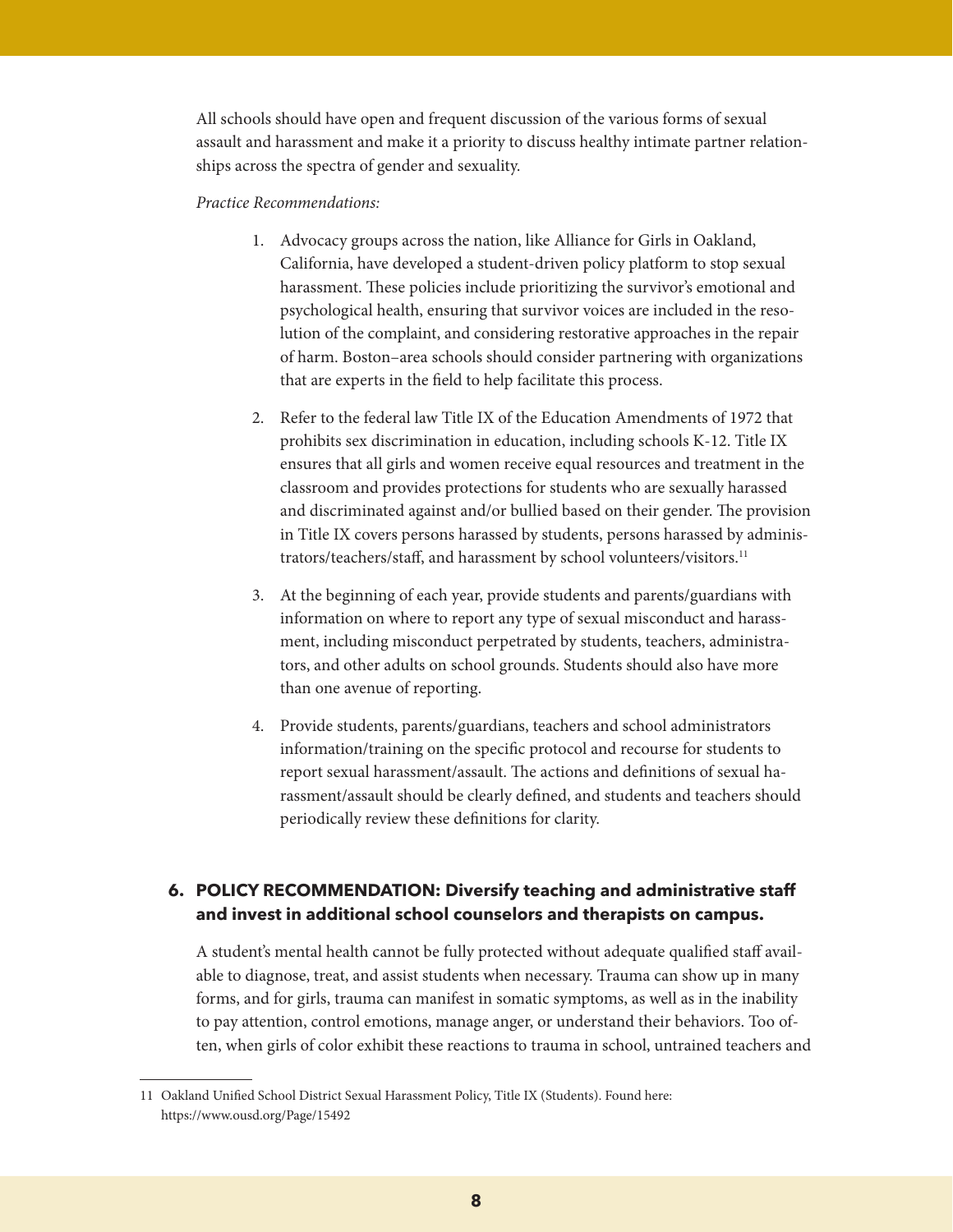school administrators may categorize these behaviors as "defiance" and "disrespect," and thus punish students for what is otherwise a mental health concern. Adequate and effective counselors are needed in schools to ensure all students have a safe outlet to express needs and concerns, and to help them navigate their education options, including the next steps after high school completion.

To date, BPS has not met the 1985 federal court mandate requiring 25 percent Black and 10 percent "other minority" teachers to occupy teaching positions in Boston Public Schools. Federal Judge Arthur Garrity Jr. designated the specific teaching staff percentage distributions based on the demographics of the student population in 1985. However, the most recent BPS records show that BPS student demographics now reflect an even more diverse population: 42 percent Hispanic/Latinx, 35 percent Black/African American/African Diaspora, 14 percent white, and 9 percent Asian.12 In accordance with the formula used by Garrity, the BPS teacher population should reflect those percentages. However, the most recent BPS data show the teacher population as 62 percent white, 20 percent African American/African Diaspora, 10 percent Hispanic/Latinx, and 6 percent Asian,<sup>13</sup> a large departure from the student population demographics. In an effort to meet the 1985 mandate, as well as provide adherence to the original teacher population formula, BPS should intentionally create and execute a robust recruitment plan to hire and maintain teachers of color, specifically those identifying as Hispanic/Latinx and Black/African American/African Diaspora.

As the above teacher demographic formula was originally created using the staff and student population of BPS, all schools—inclusive of public, charter, religious institution, and private—should aim to have a diverse and representative teaching and school leadership staff.

- 1. In an effort to begin building a more expansive educational, counseling, and therapeutic staff, schools should employ a more culturally diverse staff that can assess and guide the response to the academic achievement, social/emotional learning, and mental health needs of girls of color.
- 2. Employ staff that understand and empathize with the unique needs of girls of color, including racialized gender biases that may inform the conditions of their participation in schools. This includes but is not limited to staff that are trained in trauma-informed care (including historical trauma), and that have a demonstrated capacity for understanding the needs of recent immigrants and their families, understanding the needs of girls who have a history of system involvement (e.g., juvenile court system, foster care, or children protection services, etc.), as well as LGBTQI students and gender nonconforming students.

<sup>12</sup> Boston Public Schools at Glance, 2016-2017; found here: https://www.bostonpublicschools.org/cms/lib/ MA01906464/Centricity/Domain/238/BPS%20at%20a%20Glance%202016-17\_online.pdf

<sup>13</sup> The original data variables listed were originally classified as Hispanic, Black, White, and Asian. However, for consistency, and inclusion purposes the authors have chosen to refer to the variables above as Latinx instead of Hispanic, African American/African Diaspora instead of Black.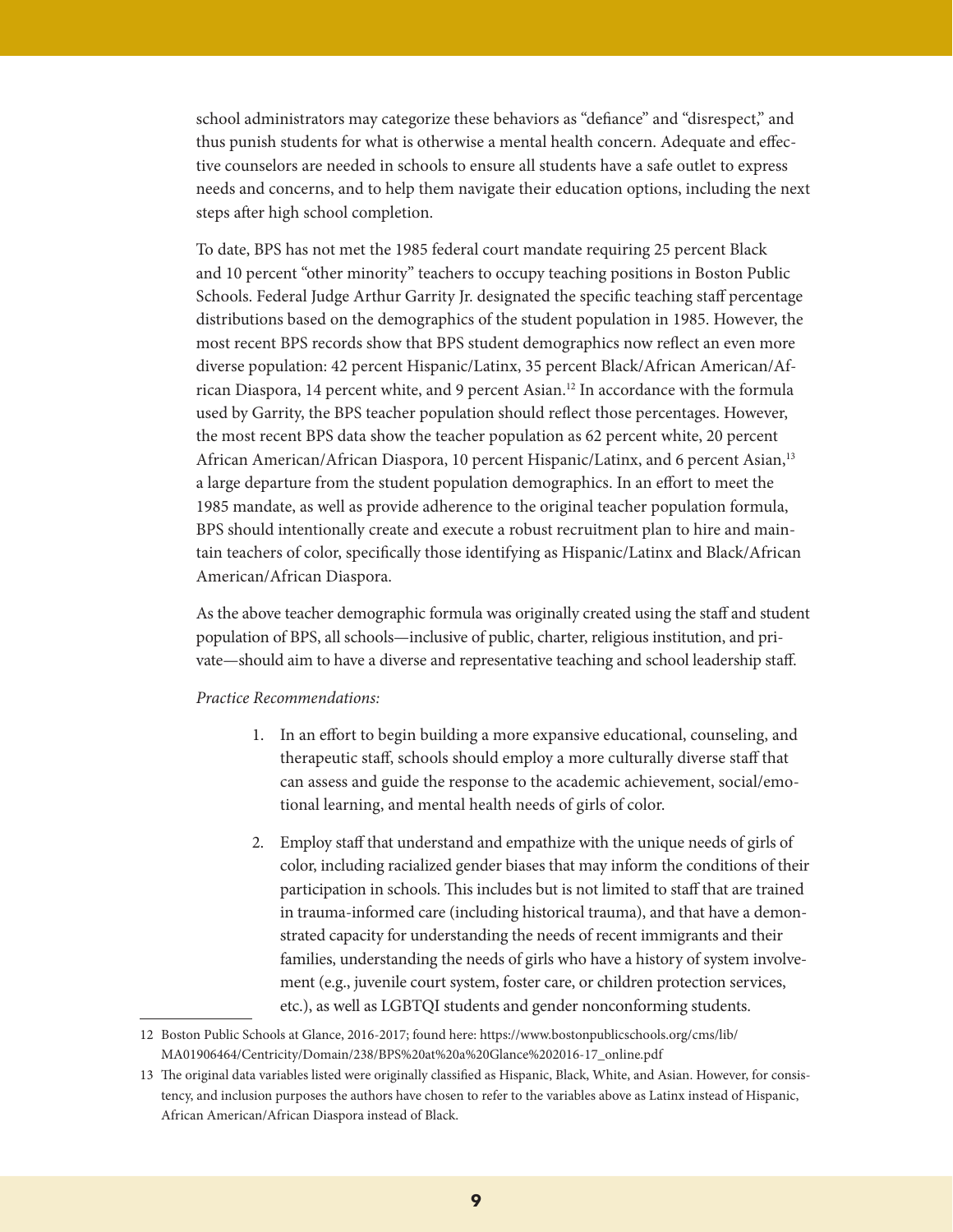- 3. Providing anti-bias training and routine investments in the preparation and professional development of educators of all racial and ethnic affiliations is important to increase educators' capacity to be culturally responsive and creative first responders to crisis.
- **7. POLICY RECOMMENDATION: Create and annually review school policing agreements and policies to ensure all agreements between the school and school-based law enforcement reflect the current needs of the student body and faculty. All agreements need to specify the roles and responsibilities of school police and include a requirement of training specific to children and adolescent mental health and cognitive development.**

Children and adolescent mental health and cognitive development training supports school-based law enforcements' capacity to engage effectively with children and youth and specifically, girls of color. As noted in the *Be Her Resource* toolkit,<sup>14</sup> specified training increases school-based law enforcements' ability to be effective and build trust with girls of color in schools. In addition to providing required training, schools and school-based law enforcement should undergo routine evaluation of the school policing agreements to ensure compliance of the agreement, as well as to assess the policies, protections, and needs of the school and school-based law enforcement.

As an example, the memorandum of understanding (MOU) created in 1996, and later amended in 2016, between BPS and Boston Police Department (BPD), states, "BPD responds to students suspected of using, possessing and distributing alcohol, illegal drugs and weapons, or suspected of engaging in gang activity as well as other incidents of violence…" Based on the MOU, school-based law enforcement's responsibility is to only intervene if a student's behavior is a violation of the law (and designated surrounding areas), and otherwise it is, "the prerogative of the school officials to impose disciplinary actions for infractions of school rules and policies." BPS and BPD should evaluate the compliance to this policy and others within the MOU, and as well as evaluate whether additional policies need to be added. Evaluation questions may include: Do BPS school-based law enforcement **only** intervene when there is a clear violation of the law? Do teachers or administrators ask BPD to intervene in matters of school rules violations? Are school-based law enforcement officers allowed to share information about students with outside entities? Are school-based law enforcement officers and school faculty aware of the parameters and limitations of school police? How are the requirements within the MOU enforced?

*Practice Recommendations:* 

1. Develop incident protocols and decision-making instruments for schoolbased law enforcement and teaching staff. This will provide both school-based

<sup>14</sup> Morris, M., Epstein, R., & Yusuf, A. (2017). Be her Resource: A toolkit About School Resource Officers and Girls of Color. Found here: http://www.law.georgetown.edu/news/press-releases/upload/be-her-resource.pdf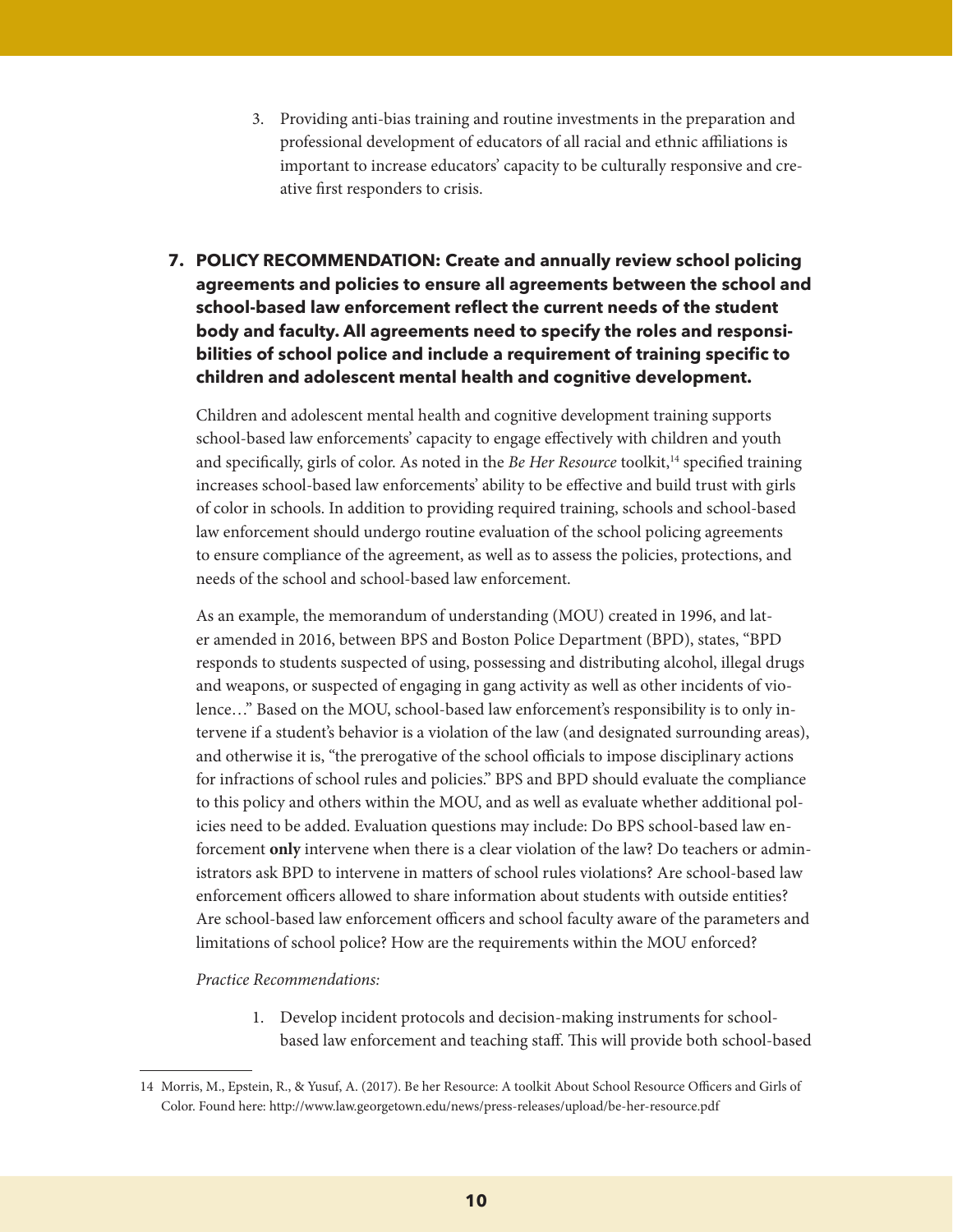law enforcement and teachers with a resource and reference document when deciding who is needed to intervene in a given situation.

- 2. Require school-based law enforcement officers to be trained in child and adolescent mental health and cognitive development. This can improve interpretation of, and responses to, the behavior of girls of color by accounting for their layers of identity, including their race, ethnicity, gender identity, and sexual orientation.
- 3. Provide training for educators on the limits of school-based law enforcement intervention and how to effectively handle disciplinary issues without police involvement.

#### **8. POLICY RECOMMENDATION: Create a parent council that consistently aims to engage all parents/guardians across the spectrum of gender, ability, sex, sexual orientation, gender identity or expression, race, ethnicity, age, language, religion, legal involvement, citizenship, and immigration status.**

Parents/guardians are a critical part of the education of students. When parents are co-leaders and co-constructors of policies and activities and part of school-based conversations, school leaders and teachers are better equipped to create a safe and supportive learning environment for students. Thus, every Boston-area school should work to create and maintain a parent council that reflects the population and needs of the school.

- 1. Schools differ in their effectiveness to create and maintain engagement of parent councils. Schools should learn from other learning institutions that have shown success by implementing creative and engaging ways to cultivate parent involvement. Examples may include: using a student talent show to interact and meet parents and/or having cultural nights based on the demographic of the school and using the event to engage and recruit parents for the parent council. School leaders should also consider attending community events where parents may be in attendance.
- 2. School administrators and teachers should contact parents to express praise and positive interactions with their child more than they contact parents to discuss negative behaviors.
- 3. School administrators and teachers should refrain from making judgments regarding less active parents, and instead consider barriers that may prevent parents from engaging (e.g., immigration status, education level, social and/or legal system involvement, language barriers, work schedule, and transportation) and work to implement creative ways to address the barriers.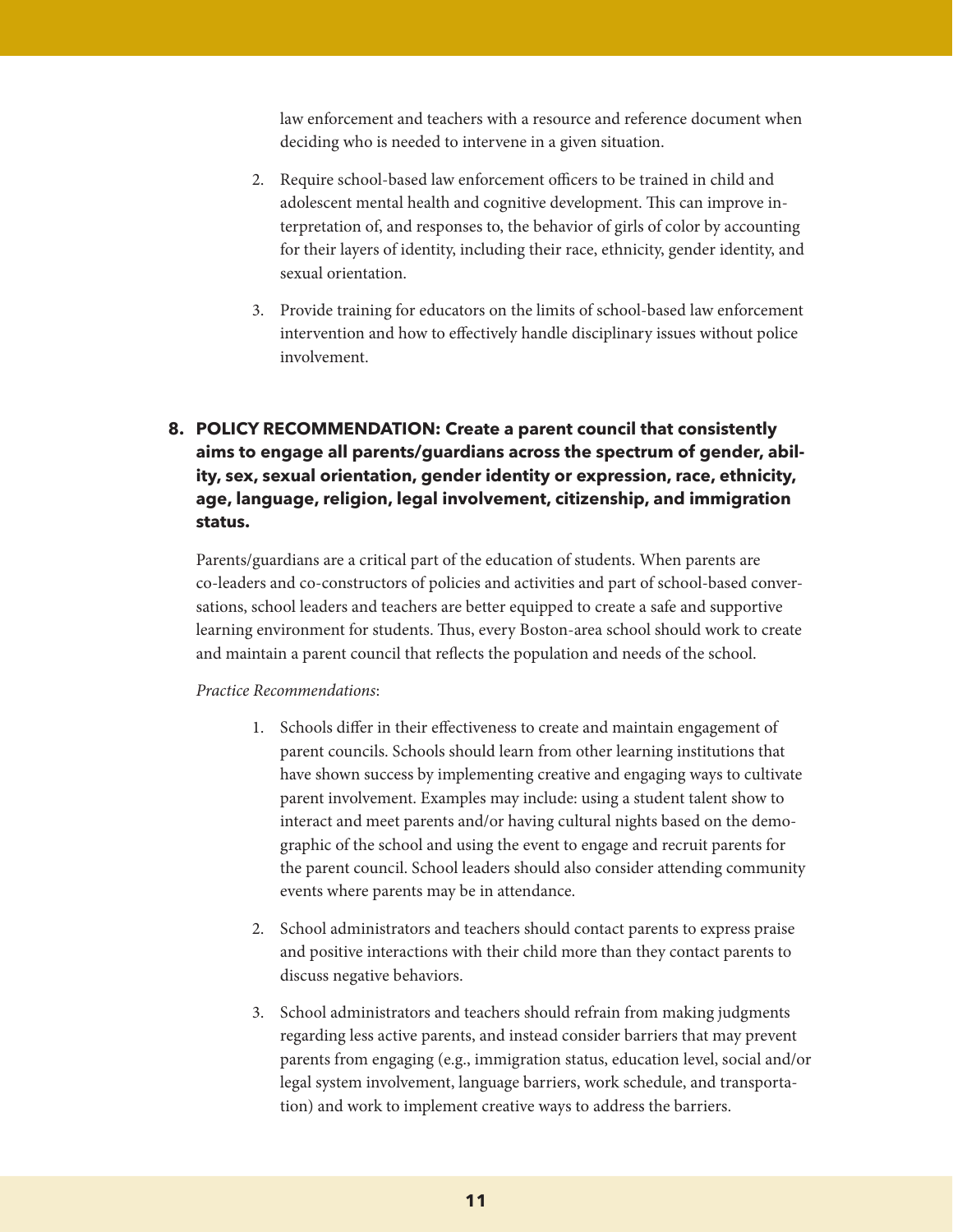**9. POLICY RECOMMENDATION: Provide educators, school leadership, administrative staff, and school-based law enforcement with training and relevant documentation to understand and recognize signs of behavior that may potentially be connected to a diagnosed or undiagnosed disability. Students that have been diagnosed with a physical or mental disability should be afforded the same alternatives to exclusionary discipline as other students in the school.**

According to the most recent education data provided by the US Department of Education Office for Civil Rights, students with disabilities are more than twice as likely to receive an out-of-school suspension than students without disabilities, and one in five black girls with disabilities will be suspended in a given school year.15 Students diagnosed with conditions such as oppositional defiant disorder, attention-deficit hyperactivity disorder, autism, and depression, are often unable to sit still, and struggle with concentration and social interactions, among other behavioral challenges—all of which can look like deliberate misbehavior and, in turn, lead to unnecessary disciplinary action.

- 1. Historically, black children with diagnosed disabilities experience a greater degree of classroom exclusion than white children with disabilities.<sup>16</sup> Black girls with disabilities are also at risk of lost instruction time, but also criminalization, as a result of their actions being perceived as violations of the law or threats to public safety, rather than symptoms or outcomes of a disability, particularly when chronic or consistent negative behavior is demonstrated in the classroom. Because of this, educators should consider, with supervision, accessing student records to determine if there has been a diagnosed disability. If so, educators should refer the student to the school therapist or counselor for assessment. If the records do not indicate a diagnosis, educators should refer the student for an evaluation and provide written documentation of reasons for referral.
- 2. Students with disabilities are required to adhere to school policies, and when negative student behavior is demonstrated and a discipline response is necessary (see policy recommendations above), the students' ability (physical, mental, and emotional) and limitations should be well documented and considered when choosing the appropriate response to student misbehavior.

<sup>15</sup> US. Department of Education Office for Civil Rights civil rights data collection Data Snapshot: School Discipline (2014). Found here: https://www2.ed.gov/about/offices/list/ocr/docs/crdc-discipline-snapshot.pdf

<sup>16</sup> Blanchett, W. (2006). Disproportionate representation of African American students in Special Education: Acknowledging the role of white privilege and racism. Educational Researcher, 35 (6), 24 - 28. doi: 10.3102/0013189X035006024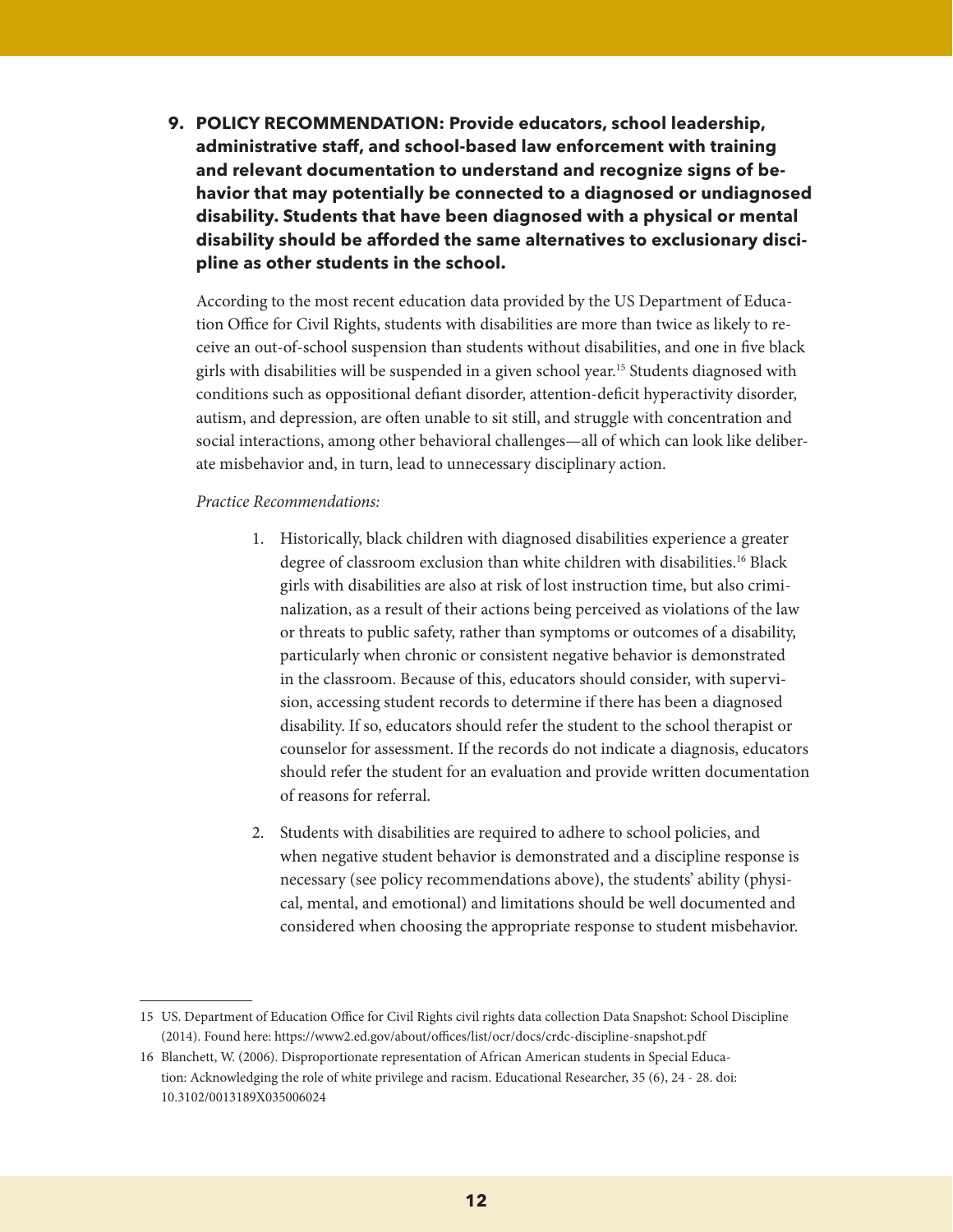#### **10. POLICY RECOMMENDATION: Employ trauma-informed and healing-responsive strategies to improve school safety and wellbeing.**

- 1. The Trauma and Learning Policy Initiative (TLPI) was created in Massachusetts purposed to help create "trauma-sensitive schools." The goal of this program was to create a pathway where school-wide trauma sensitivity is an integral part of how a safe and supportive school operates. Through the TLPI, *Helping Traumatized Children Learn17* Volumes 1 and 2 were created. Schools should consider providing these documents to all school staff as a part of professional development curricula.
- 2. Trauma sensitivity will vary at each school; however, schools should work with all school staff and students at the school to create an agreed upon definition of what being a trauma-sensitive school looks like, and what it takes to achieve. Relying on the well-documented research from experts in the field, schools should create a specified definition and work to address each need as it relates to their specific student population.
- 3. For black girls and other girls of color, the layered forms of trauma, such as community and/or household violence, stressors associated with intersections between racism and sexism, and the prevalence of sexual assault, can have a greater impact on academic performance and behavior in school.<sup>18</sup> Schools that do not have the capacity to increase counseling and therapeutic staffing should provide professional development training for teachers and school administrators on trauma-informed care and cultural competency. This may elicit a more empathic response from school staff when encountering a student in need of additional services.
- 4. Support students impacted by violence or trauma without re-victimizing them.

<sup>17</sup> Helping Traumatized Children Learn, volumes found here: https://traumasensitiveschools.org/about-tlpi/

<sup>18</sup> Goss Graves, F., Kaufmann, L., Frohlich, L., Smith-Evans, L., & George J. (2014). Unlocking opportunity for African American girls: A call to action for educational equity. National Women's Law Center and NAACP Legal Defense and Educational Fund. Found here: https://www.nwlc.org/sites/default/files/pdfs/unlocking\_opportunity\_for\_african\_american\_girls\_report.pdf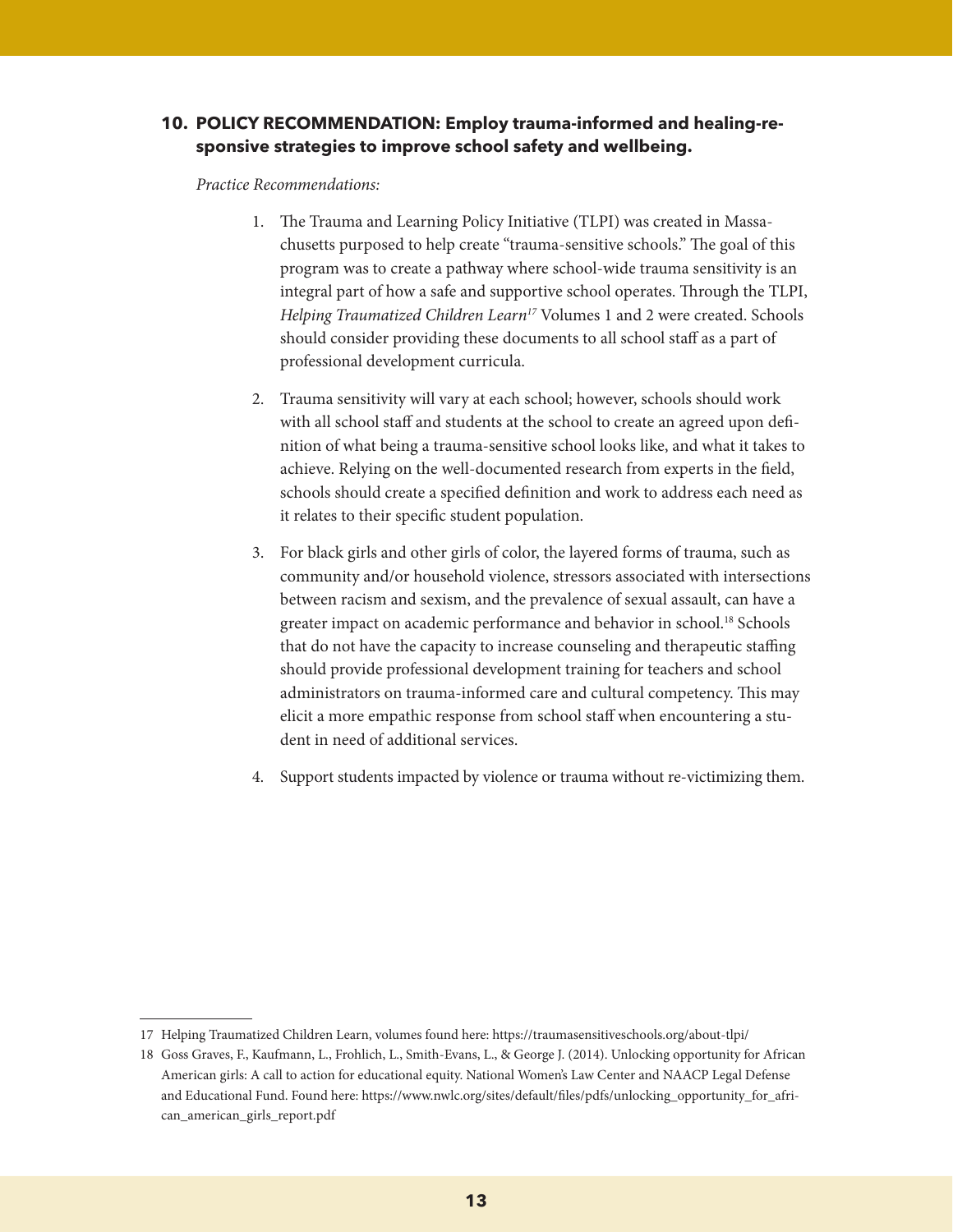# **ACKNOWLEDGMENTS**

The policy recommendations are based on the input provided by girls of color, parents/guardians, and school personnel who participated in our focus groups and interviews. We extend our deepest appreciation for the narratives and experiences shared. We would like to extend our special thanks to all of the community groups, non-profit agencies, religious institutions, schools, foundations, individuals, and others that were influential in supporting this project. Without your help, this would not have been possible.

| <b>Boston Public Schools</b>                                  | <b>EAGER Success</b>                          |
|---------------------------------------------------------------|-----------------------------------------------|
| <b>Archdiocese of Boston</b>                                  | <b>Girls Rule Foundation</b>                  |
| <b>Boston Prep</b>                                            | <b>NAACP</b> of Boston                        |
| <b>Brooke Charter Schools</b>                                 | Soledad Latina Inc.                           |
| Neighborhood House Charter School                             | <b>Brook view House</b>                       |
| <b>Boston Collegiate</b>                                      | Boys and Girls Club of Boston: Yawkey Club of |
| Metropolitan Council for Educational Opportu-<br>nity (METCO) | Roxbury                                       |
|                                                               | Family Independence Initiative                |
| <b>ABCD Health Services</b>                                   | Anna M. Cole Community Center                 |
| Collaborative Parent Leadership Action Net-<br>work (CPLAN)   | Inquilinos Boricuas en Acción (IBA)           |
|                                                               | <b>Schott Foundation for Public Education</b> |
| <b>Boston Student Advisory Council (BSAC)</b>                 | <b>Communities for Just Schools Fund</b>      |
| <b>YW</b> Boston                                              | <b>Boston Foundation</b>                      |
| <b>Educators for Excellence</b>                               | The Hyams Foundation                          |

### **ABOUT THE PARTNERS**



**The National Black Women's Justice Institute (NBWJI)** is a non-profit organization focused on reducing racial and gender disparities across the justice continuum affecting cisgender and transgender black women, girls, and their families, by conducting research, providing technical assistance, engaging in public education, promoting civic engagement, and advocating for informed and effective policies.





**Boston City Councilor At-Large Ayanna Pressley** was elected to the Boston City Council on November 3, 2009, becoming the first woman of color ever elected to the Council. In her subsequent 2011, 2013, and 2015 reelection campaigns, Pressley made history as the first person of color and the first woman in 30 years to top the ticket. During her time in office, Pressley created and chairs the City Council's Committee on Healthy Women, Families, and Communities. The Committee is devoted to the causes that she has always been most devoted to: stabilizing families and communities, reducing and preventing violence and trauma, combating poverty, and addressing issues that disproportionately impact women and girls. Pressley is committed to working in partnership with community, building broad and diverse coalitions to advance policy reforms.